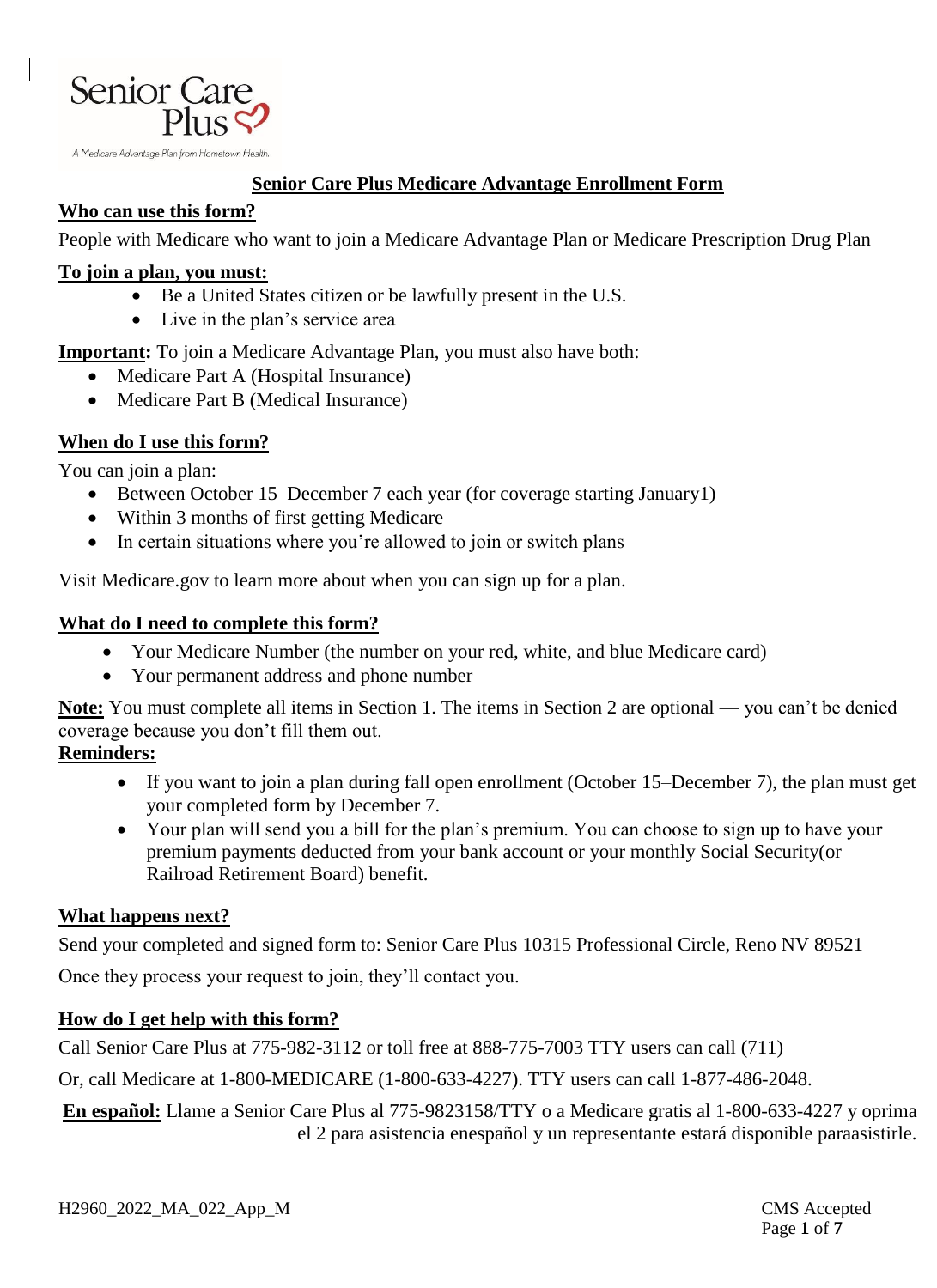

Please contact Senior Care Plus if you need information in another language or format (Braille).

Senior Care Plus complies with applicable Federal civil rights laws and does not discriminate on the basis of race, color, national origin, age, disability, or sex.

## **To Enroll in Senior Care Plus, Please Provide the Following Information:**

**Please check which plan you want to enroll in:**

**Medicare Advantage Plan with Prescription Drug Coverage:**

**\$0 Comprehensive Plan by Senior Care Plus-021** (HMO)

This plan includes comprehensive dental at no additional monthly premium. Please see the *2022 Comprehensive Plan by Senior Care Plus Evidence of Coverage* for full benefit details.

**Medicare Advantage Special Needs Plan with Prescription Drug Coverage** 

**\$0 Encompass Plan by Senior Care Plus-022** (HMO C-SNP)

This plan includes comprehensive dental at no additional monthly premium. Please see the *2022 Encompass Plan by Senior Care Plus Evidence of Coverage* for full benefit details.

**STOP By Initialing The Line Below, I Acknowledge That I qualify for the Special Needs plan I have selected. \_\_\_\_\_\_\_\_\_\_\_\_\_\_\_\_\_\_\_.**

| <b>LAST</b> Name:                                               | <b>FIRST Name:</b> |                   | Middle Initial:      |                   | $\vert$ Mr. $\vert$ Mrs. $\vert$ Ms. |  |
|-----------------------------------------------------------------|--------------------|-------------------|----------------------|-------------------|--------------------------------------|--|
|                                                                 |                    |                   |                      |                   |                                      |  |
| Birth Date:                                                     | Sex:               | Home Phone $\#$ : |                      | Alternate Phone # |                                      |  |
|                                                                 | $\Box M \Box F$    |                   |                      |                   |                                      |  |
| (M M / D D / Y Y Y)                                             |                    |                   |                      |                   |                                      |  |
| Permanent Residence Street Address (P.O. Box is not allowed):   |                    |                   | Apt $#$ :            |                   |                                      |  |
|                                                                 |                    |                   |                      |                   |                                      |  |
| City:                                                           | County:            |                   | State:               | Zip Code:         |                                      |  |
|                                                                 |                    |                   |                      |                   |                                      |  |
| Mailing Address (only if different from your Permanent Address) |                    |                   |                      |                   |                                      |  |
| Address:                                                        | Apt $#$ :          | City:             |                      | State:            | Zip Code:                            |  |
|                                                                 |                    |                   |                      |                   |                                      |  |
| E-mail Address:                                                 |                    |                   |                      |                   |                                      |  |
|                                                                 |                    |                   |                      |                   |                                      |  |
| Optional-Emergency Contact Name:                                |                    |                   |                      |                   |                                      |  |
|                                                                 |                    |                   |                      |                   |                                      |  |
| Phone $#$ :                                                     |                    |                   | Relationship to You: |                   |                                      |  |
| Please Provide Your Medicare Insurance Information              |                    |                   |                      |                   |                                      |  |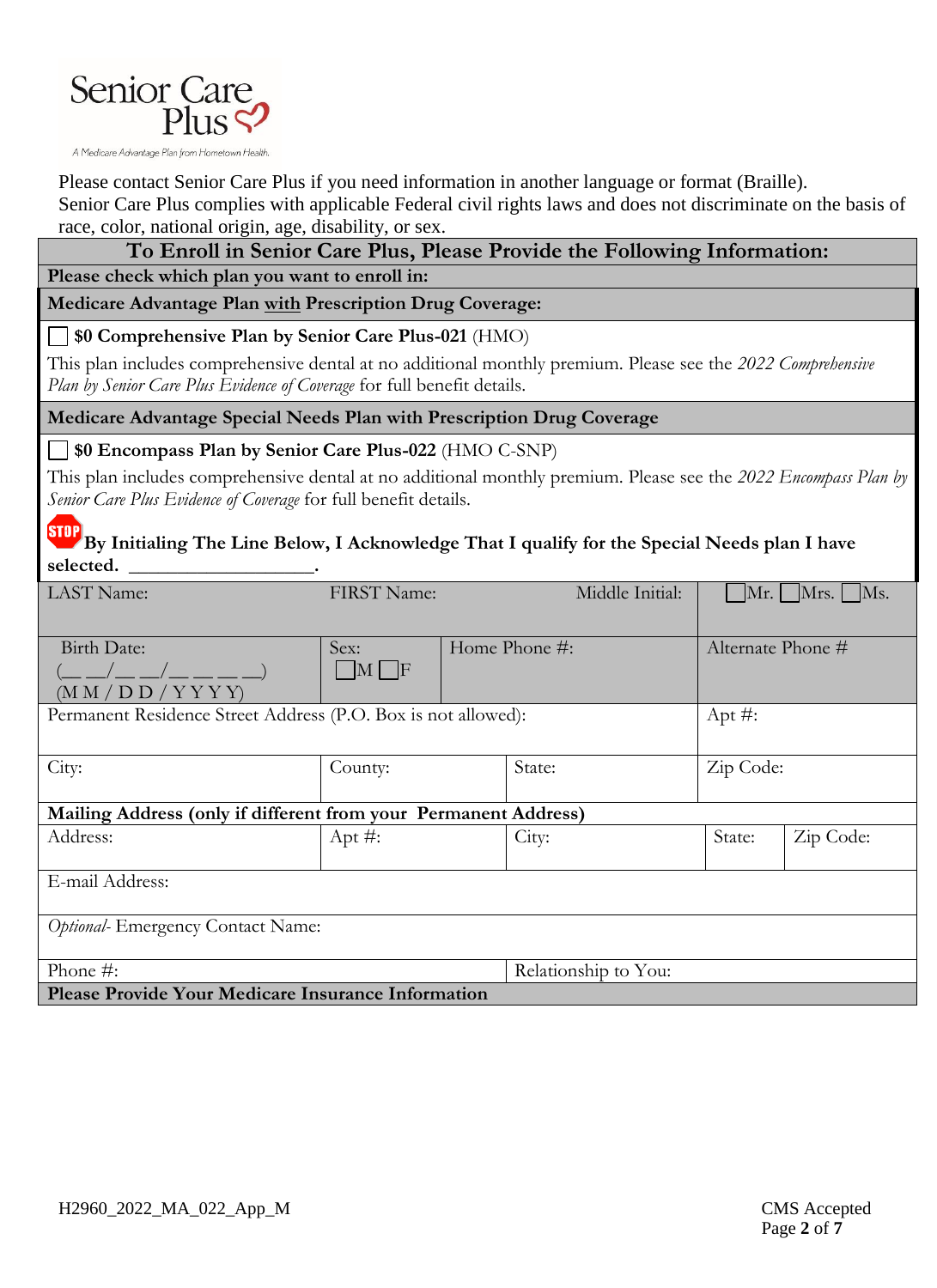| Please take out your Medicare card to complete this                                                          | Name (as it appears on your Medicare card):                                    |                        |  |
|--------------------------------------------------------------------------------------------------------------|--------------------------------------------------------------------------------|------------------------|--|
| section.                                                                                                     |                                                                                |                        |  |
| Please fill in these blanks so they match your red, white<br>and blue Medicare card                          | Medicare Number: ___                                                           |                        |  |
| $-OR -$                                                                                                      | Is Entitled To:                                                                | <b>Effective Date:</b> |  |
| Attach a copy of your Medicare card or your letter<br>from Social Security or the Railroad Retirement Board. | <b>HOSPITAL</b> (Part A)<br><b>MEDICAL</b> (Part B)                            |                        |  |
|                                                                                                              | You must have Medicare Part A and Part B to join<br>a Medicare Advantage plan. |                        |  |

### **Paying Your Plan Premium**

**If we determine that you owe a late enrollment penalty (or if you currently have a late enrollment penalty), we need to know how you would prefer to pay it. You can pay by mail, Electronic Funds Transfer (EFT), credit card each month. You can also choose to pay your premium by automatic deduction from your Social Security or Railroad Retirement Board (RRB) benefit check each month.** 

**If you are assessed a Part D-Income Related Monthly Adjustment Amount, you will be notified by the Social Security Administration. You will be responsible for paying this extra amount in addition to your plan premium. You will either have the amount withheld from your Social Security benefit check or be billed directly by Medicare or RRB. DO NOT pay Senior Care Plus the Part D-IRMAA.**

People with limited incomes may qualify for Extra Help to pay for their prescription drug costs. If eligible, Medicare could pay for 75% or more of your drug costs including monthly prescription drug premiums, annual deductibles, and co-insurance. Additionally, those who qualify will not be subject to the coverage gap or a late enrollment penalty. Many people are eligible for these savings and don't even know it. For more information about this Extra Help, contact your local Social Security office, or call Social Security at 1-800-772-1213. TTY users should call 1-800-325-0778. You can also apply for Extra Help online at www.socialsecurity.gov/prescriptionhelp.

If you qualify for Extra Help with your Medicare prescription drug coverage costs, Medicare will pay all or part of your plan premium. If Medicare pays only a portion of this premium, we will bill you for the amount that Medicare doesn't cover.

If you don't select a payment option, you will get a payment invoice each month.

| Please select a premium payment option:                                                                                                                                                                                |                                                                            |  |  |  |
|------------------------------------------------------------------------------------------------------------------------------------------------------------------------------------------------------------------------|----------------------------------------------------------------------------|--|--|--|
| <b>Monthly Invoice</b>                                                                                                                                                                                                 | <b>One-Time Credit Card-</b> may only be made in a Senior Care Plus office |  |  |  |
| <b>Re-occurring Credit Card</b> - may only be made in a Senior Care Plus office                                                                                                                                        |                                                                            |  |  |  |
| Electronic Fund Transfer (EFT) from your bank account each month. Please enclose a VOIDED check.                                                                                                                       |                                                                            |  |  |  |
| Account holder name: __________                                                                                                                                                                                        |                                                                            |  |  |  |
|                                                                                                                                                                                                                        |                                                                            |  |  |  |
| Bank routing number:                                                                                                                                                                                                   | Bank account number                                                        |  |  |  |
| Account type:     Checking     Savings                                                                                                                                                                                 |                                                                            |  |  |  |
| Automatic deduction from your monthly Social Security or Railroad Retirement Board (RRB) benefit                                                                                                                       |                                                                            |  |  |  |
| check                                                                                                                                                                                                                  |                                                                            |  |  |  |
| I get monthly benefits from: Social Security RRB                                                                                                                                                                       |                                                                            |  |  |  |
| (The Social Security/RRB deduction may take two or more months to begin after Social Security or RRB<br>approves the deduction. In most cases, if Social Security or RRB accepts your request for automatic deduction, |                                                                            |  |  |  |

the first deduction from your Social Security or RRB benefit check will include all premiums due from your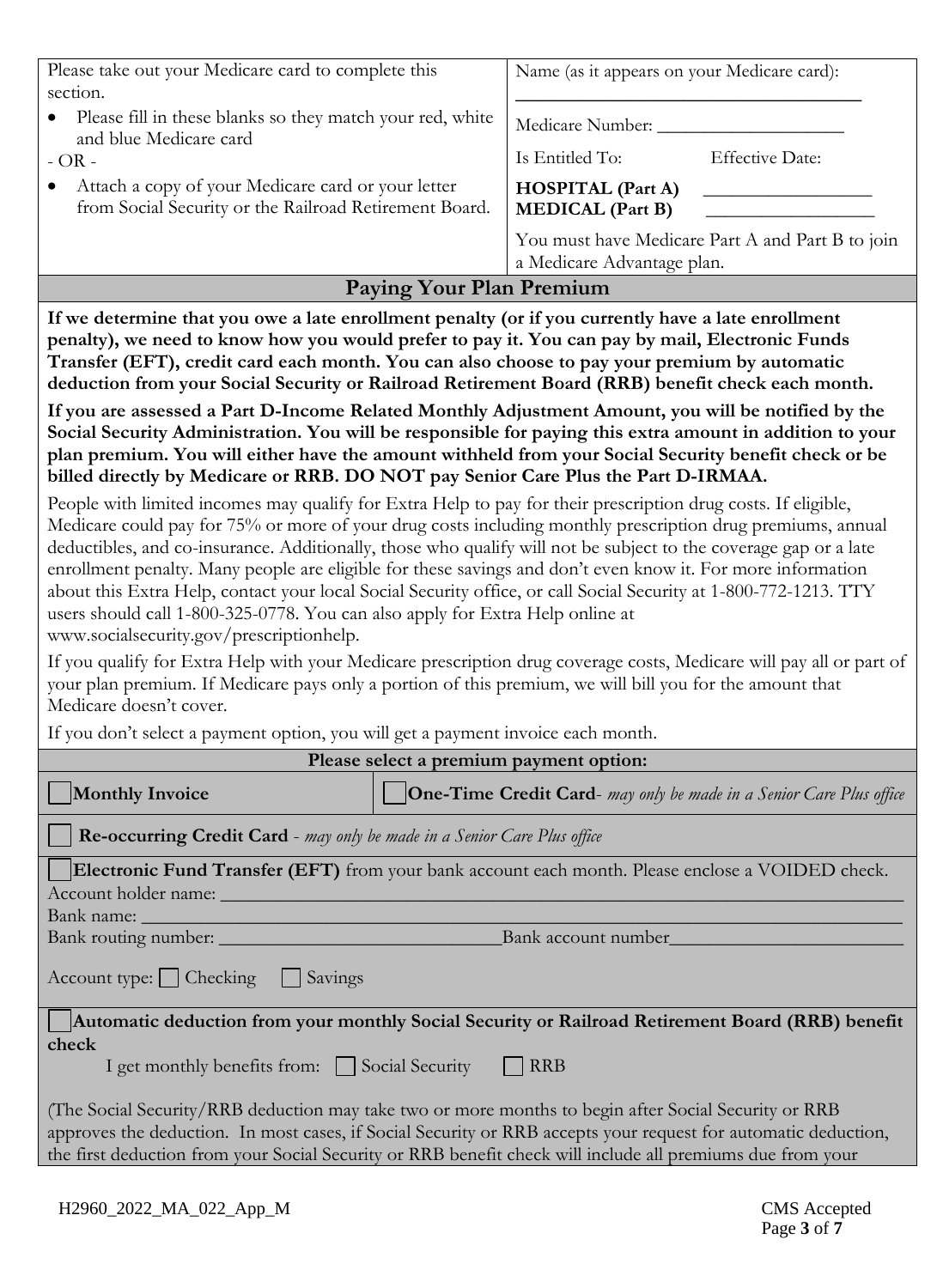enrollment effective date up to the point withholding begins. If Social Security or RRB does not approve your request for automatic deduction, we will send you a paper bill for your monthly premiums.)

#### **Answering these questions is your choice. You can't be denied coverage because you don't fill them out**

1. Some individuals may have other drug coverage, including other private insurance, TRICARE, Federal employee health benefits coverage, VA benefits, or State pharmaceutical assistance programs. Will you have other prescription drug coverage in addition to Senior Care Plus?  $\Box$  Yes  $\Box$  No If "yes", please list your other coverage and your identification (ID) number(s) for this coverage: Name of other coverage: \_\_\_\_\_\_\_\_\_\_\_\_\_\_\_\_\_\_\_\_\_\_\_\_\_\_\_\_\_\_\_\_\_ ID # for this coverage:

Group  $\#$  for this coverage:

2. Do you work?  $\Box$  Yes  $\Box$  No  $\Box$  No  $\Box$  Does your spouse work?  $\Box$  Yes  $\Box$  No

**Please choose the name of a Primary Care Physician (PCP), clinic or health center:**

#### **Select one if you want us to send you information in a language other than English.**

Spanish Other:\_\_\_\_\_\_\_\_\_\_\_ Braille Audio Tape Large Print Please contact Senior Care Plus at 702-914-0863 or 888-775-7003 if you need information in another format or language than what is listed above. TTY users should call the State Relay at 711. Hours are Monday-Sunday, 7am-8pm (October 1st - March 31st); and Monday-Friday, 7am-8pm (April 1st - Sept 30th). We will be closed on all Federal holidays.

# **Please Read This Important Information**

**If you currently have health coverage from an employer or union, joining Senior Care Plus could affect your employer or union health benefits. You could lose your employer or union health coverage if you join Senior Care Plus.** Read the communications your employer or union sends you. If you have questions, visit their website, or contact the office listed in their communications. If there isn't any information on whom to contact, your benefits administrator or the office that answers questions about your coverage can help.

**Please Read and Sign Below** 

#### **By completing this enrollment application, I agree to the following:**

Senior Care Plus is a Medicare Advantage plan and has a contract with the Federal government. I will need to keep my Medicare Parts A and B. I can be in only one Medicare Advantage plan at a time, and I understand that my enrollment in this plan will automatically end my enrollment in another Medicare health plan or prescription drug plan. It is my responsibility to inform you of any prescription drug coverage that I have or may get in the future.

Enrollment in this plan is generally for the entire year. Once I enroll, I may leave this plan or make changes only at certain times of the year when an enrollment period is available (Example: October 15 – December 7 of every year), or under certain special circumstances.

Senior Care Plus serves a specific service area. If I move out of the area that Senior Care Plus serves, I need to notify the plan so I can disenroll and find a new plan in my new area. Once I am a member of Senior Care Plus, I have the right to appeal plan decisions about payment or services if I disagree. I will read the Evidence of Coverage document from Senior Care Plus when I get it to know which rules I must follow to get coverage with this Medicare Advantage plan. I understand that people with Medicare aren't usually covered under Medicare while out of the country except for limited coverage near the U.S. border.

I understand that beginning on the date Senior Care Plus coverage begins, I must get all of my health care from Senior Care Plus, except for emergency or urgently needed services or out-of-area dialysis services.

I understand that beginning on the date Senior Care Plus coverage begins, using services in-network can cost less than using services out-of-network, except for emergency or urgently needed services or out-of-area dialysis services. If medically necessary, Senior Care Plus provides refunds for all covered benefits, even if I get services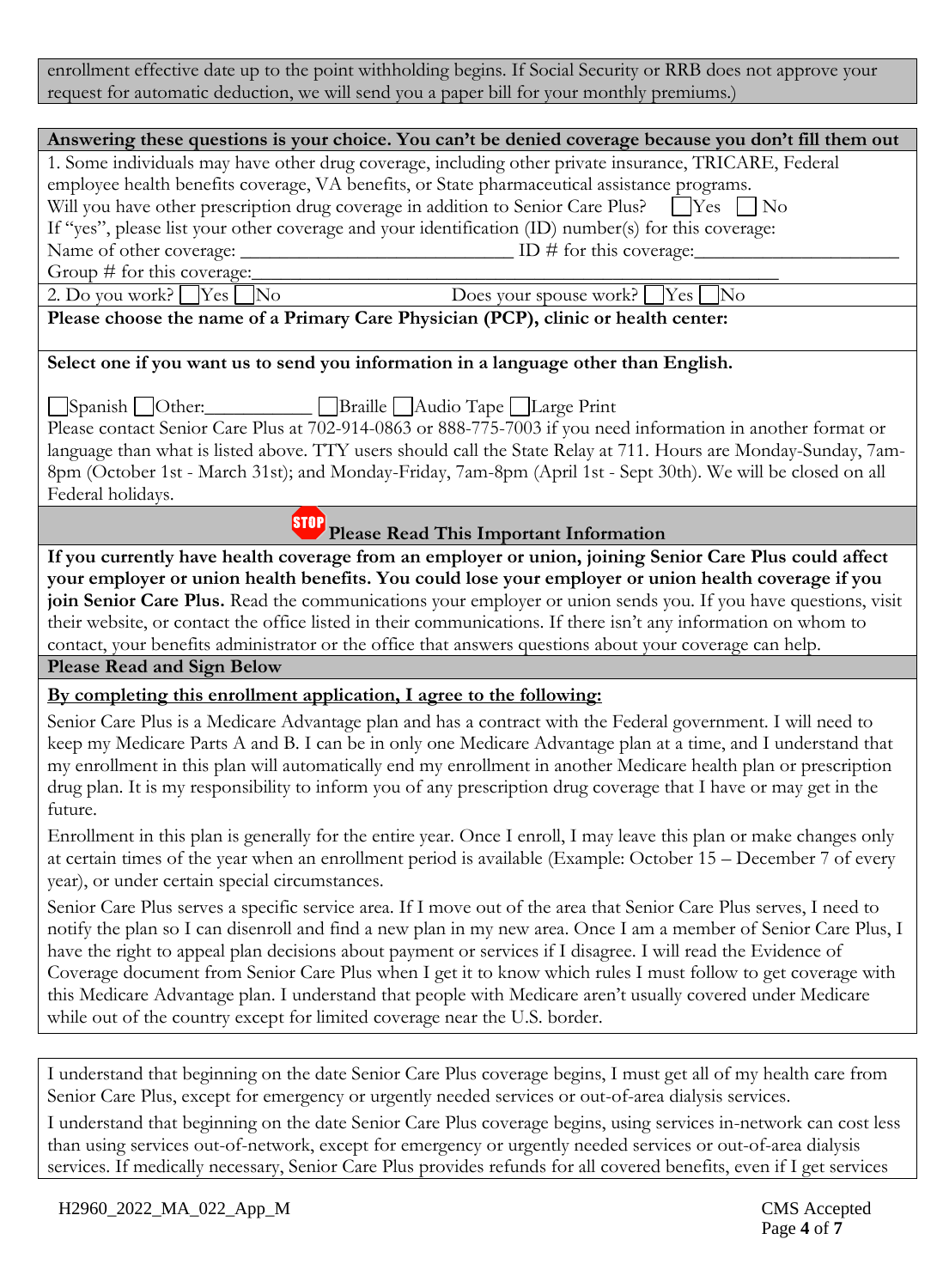out of network. Services authorized by Senior Care Plus and other services contained in my Senior Care Plus Evidence of Coverage document (also known as a member contract or subscriber agreement) will be covered. Without authorization, **NEITHER MEDICARE NOR Senior Care Plus WILL PAY FOR THE SERVICES.** 

I understand that if I am getting assistance from a sales agent, broker, or other individual employed by or contracted with Senior Care Plus, he/she may be paid based on my enrollment in Senior Care Plus.

**Release of Information:** By joining this Medicare health plan, I acknowledge that Senior Care Plus will release my information to Medicare and other plans as is necessary for treatment, payment and health care operations. I also acknowledge that Senior Care Plus will release my information including my prescription drug event data to Medicare, who may release it for research and other purposes which follow all applicable Federal statutes and regulations. The information on this enrollment form is correct to the best of my knowledge. I understand that if I intentionally provide false information on this form, I will be disenrolled from the plan.

I understand that my signature (or the signature of the person authorized to act on my behalf under the laws of the State where I live) on this application means that I have read and understand the contents of this application. If signed by an authorized individual (as described above), this signature certifies that 1) this person is authorized under State law to complete this enrollment and 2) documentation of this authority is available upon request from Medicare.

| <b>Applicant Signature:</b>                                                                                                                                                                                                                                     | <b>Today's Date:</b> |
|-----------------------------------------------------------------------------------------------------------------------------------------------------------------------------------------------------------------------------------------------------------------|----------------------|
| If you are the authorized representative, you must sign above and provide the following information:                                                                                                                                                            |                      |
|                                                                                                                                                                                                                                                                 |                      |
|                                                                                                                                                                                                                                                                 |                      |
| Phone Number:<br>Relationship to Enrollee:                                                                                                                                                                                                                      |                      |
| State Law requires proof of Legal Guardian, Durable Power of Attorney for Health Care decisions (DPAHC) or written Advance<br>Directive. Please attach copy of documents. If someone other than yourself helped you complete this form, he/she must sign above. |                      |
| <b>BROKER / OFFICE USE ONLY:</b>                                                                                                                                                                                                                                |                      |
| Name Sale                                                                                                                                                                                                                                                       |                      |
| Sales Rep Signature:                                                                                                                                                                                                                                            |                      |
| Enrollment Location: Note that the contract of the contract of the contract of the contract of the contract of                                                                                                                                                  |                      |
|                                                                                                                                                                                                                                                                 |                      |
| NPN:                                                                                                                                                                                                                                                            |                      |
|                                                                                                                                                                                                                                                                 |                      |
| Entry Date: No. 1998. The Commission of the Commission of the Commission of the Commission of the Commission of the Commission of the Commission of the Commission of the Commission of the Commission of the Commission of th                                  |                      |
| <b>SCP</b> Assigned MBR                                                                                                                                                                                                                                         |                      |
| <b>Example 2</b> September 2014 1 Contract:                                                                                                                                                                                                                     |                      |
| Election Period: A-AEP E-IEP/ICEP O-OEPI U-SEP W-SEP S-SEP                                                                                                                                                                                                      |                      |
| PBP: Welcome Call: W E Special                                                                                                                                                                                                                                  |                      |
| Services: Services:                                                                                                                                                                                                                                             |                      |
|                                                                                                                                                                                                                                                                 |                      |
| TrOOPBal: Not Eligible DST Marx COB POA                                                                                                                                                                                                                         |                      |
|                                                                                                                                                                                                                                                                 |                      |

H2960\_2022\_MA\_022\_App\_M CMS Accepted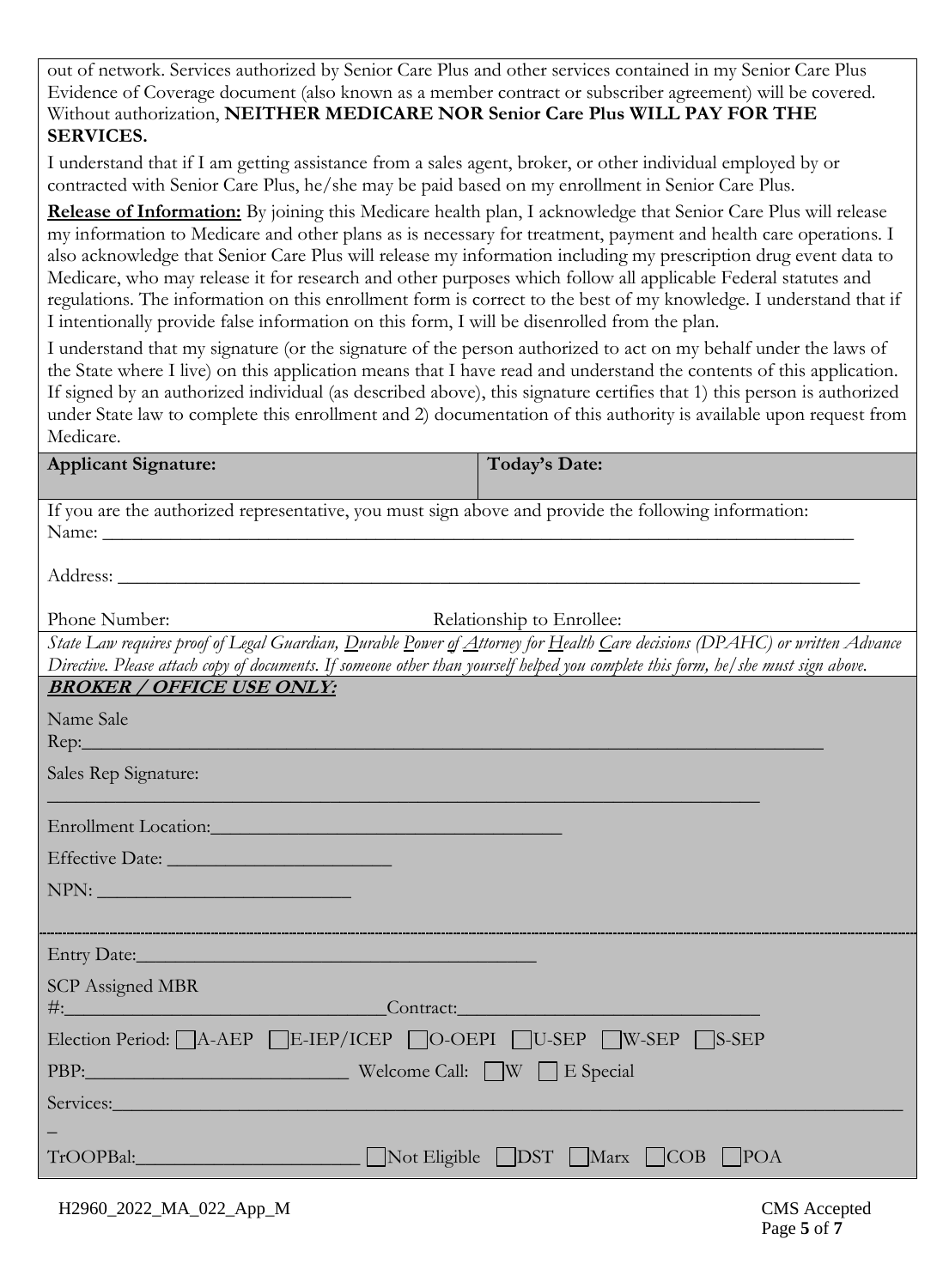Please read the following statements carefully and check the box if the statement applies to you. By checking any of the following boxes, you are certifying that, to the best of your knowledge, you are eligible for an Enrollment Period. If we later determine that this information is incorrect, you may be disenrolled.

- $\Box$  I am new to Medicare.
- $\Box$  I am enrolled in a Medicare Advantage plan and want to make a change during the Medicare Advantage Open Enrollment Period (MA OEP).
- $\Box$  I recently moved outside of the service area for my current plan or I recently moved and this plan is a new option for me. I moved on (insert date) .

<u> 1989 - Johann Stoff, deutscher Stoff, der Stoff, der Stoff, der Stoff, der Stoff, der Stoff, der Stoff, der S</u>

.

- $\Box$  I recently was released from incarceration. I was released on (insert date)
- I recently returned to the United States after living permanently outside of the U.S. I returned to the U.S. on (insert date)  $\qquad \qquad \qquad$
- $\Box$  I recently obtained lawful presence status in the United States. I got this status on (insert date).
- I recently had a change in my Medicaid (newly got Medicaid, had a change in level of Medicaid assistance, or lost Medicaid) on (insert date) .
- $\Box$  I recently had a change in my Extra Help paying for Medicare prescription drug coverage (newly got Extra Help, had a change in the level of Extra Help, or lost Extra Help) on (insert date) .
- $\Box$  I have both Medicare and Medicaid (or my state helps pay for my Medicare premiums) or I get Extra Help paying for my Medicare prescription drug coverage, but I haven't had a change.

\_ .

- $\Box$  I am moving into, live in, or recently moved out of a Long-Term Care Facility (for example, a nursing home or long term care facility). I moved/will move into/out of the facility on (insert date)
- $\Box$  I recently left a PACE program on (insert date)
- $\Box$  I recently involuntarily lost my creditable prescription drug coverage (coverage as good as Medicare's). I lost my drug coverage on (insert date)
- $\Box$  I am leaving employer or union coverage on (insert date).
- $\Box$  I belong to a pharmacy assistance program provided by my state.
- $\Box$  My plan is ending its contract with Medicare, or Medicare is ending its contract with my plan.

H2960\_2022\_MA\_022\_App\_M CMS Accepted  $\Box$  I was enrolled in a plan by Medicare (or my state) and I want to choose a different plan. My